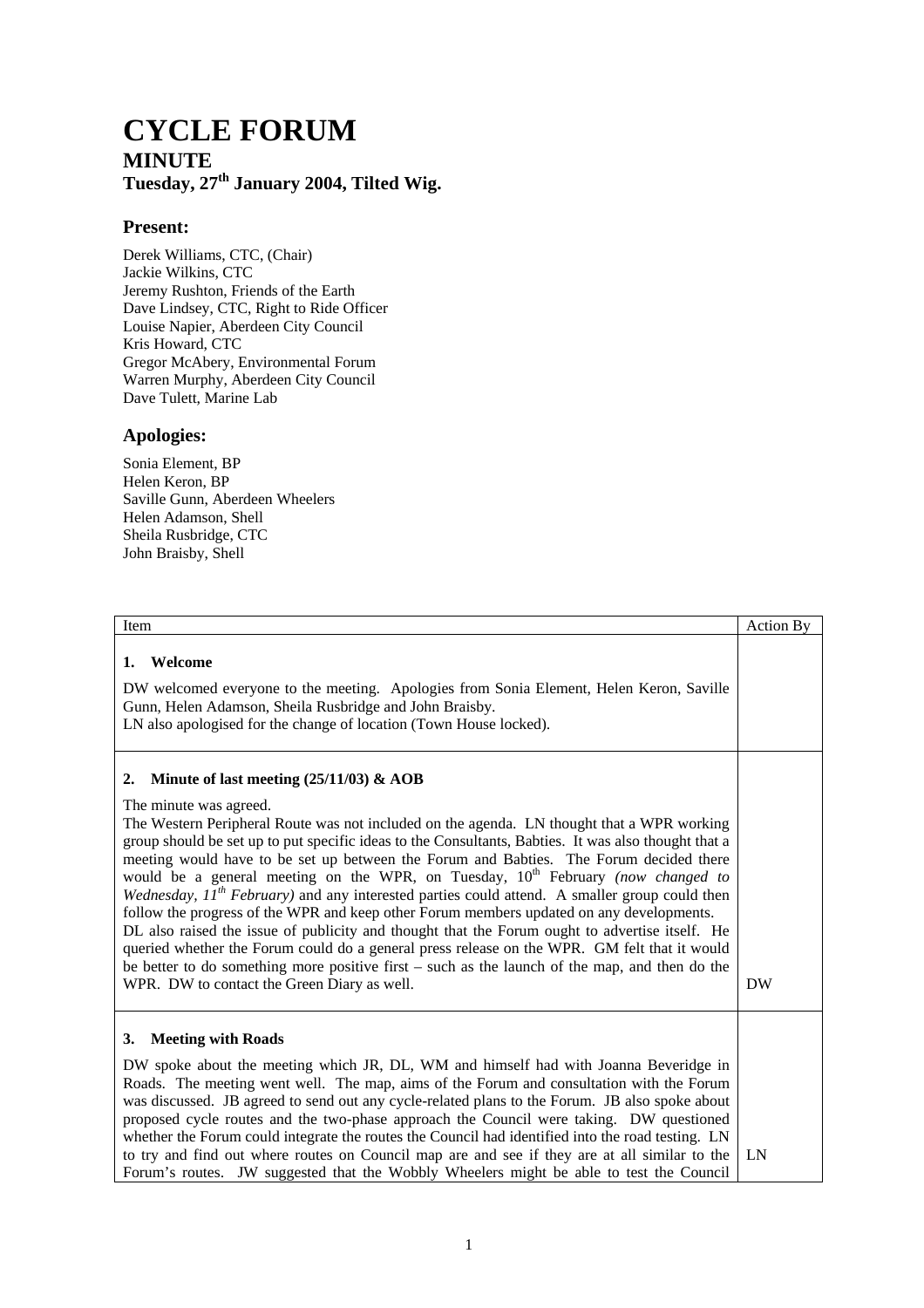| suggestions if the routes in areas do not coincide at all.                                                                                                                                                                                                                                                                                                                                                                                                                                                                                                                                                                                                                                                                                                                                                                                                                                                                                                                                                                                                                                                                                                                                                                                                                                                                                                                                                                                                                                                                                                                                                                                                                                                                                                                                                                                                                                                                                                                                                                                        |        |
|---------------------------------------------------------------------------------------------------------------------------------------------------------------------------------------------------------------------------------------------------------------------------------------------------------------------------------------------------------------------------------------------------------------------------------------------------------------------------------------------------------------------------------------------------------------------------------------------------------------------------------------------------------------------------------------------------------------------------------------------------------------------------------------------------------------------------------------------------------------------------------------------------------------------------------------------------------------------------------------------------------------------------------------------------------------------------------------------------------------------------------------------------------------------------------------------------------------------------------------------------------------------------------------------------------------------------------------------------------------------------------------------------------------------------------------------------------------------------------------------------------------------------------------------------------------------------------------------------------------------------------------------------------------------------------------------------------------------------------------------------------------------------------------------------------------------------------------------------------------------------------------------------------------------------------------------------------------------------------------------------------------------------------------------------|--------|
|                                                                                                                                                                                                                                                                                                                                                                                                                                                                                                                                                                                                                                                                                                                                                                                                                                                                                                                                                                                                                                                                                                                                                                                                                                                                                                                                                                                                                                                                                                                                                                                                                                                                                                                                                                                                                                                                                                                                                                                                                                                   |        |
| <b>4. NESTRANS Consultation Panel</b><br>DW spoke about how the Consultation Panel contained four members of the Forum $-$ JW, GM,<br>DL and himself, although he was the only member representing the Forum. DW commented on<br>the document NESTRANS have produced, the Modern Transport System and thought that the<br>cycling section could be stronger. This document is to last until 2011. He questioned whether<br>the MTS was to be reviewed within this time. GM thought that it would be at various stages.<br>Only one meeting of the Consultation Panel has taken place so far but DW would keep the<br>DW<br>Forum updated on any developments.                                                                                                                                                                                                                                                                                                                                                                                                                                                                                                                                                                                                                                                                                                                                                                                                                                                                                                                                                                                                                                                                                                                                                                                                                                                                                                                                                                                     |        |
| <b>Update of NESTRANS Public Transport Fund money</b><br>5.                                                                                                                                                                                                                                                                                                                                                                                                                                                                                                                                                                                                                                                                                                                                                                                                                                                                                                                                                                                                                                                                                                                                                                                                                                                                                                                                                                                                                                                                                                                                                                                                                                                                                                                                                                                                                                                                                                                                                                                       |        |
| LN spoke to the group about the report that went to Environment $\&$ Infrastructure Committee<br>that afternoon. It contained the Forum's suggested expenditure of the £50,000. LN informed the<br>Forum that the Committee decided to remove the cycling expenditure completely after a<br>suggestion by Cllr Rattray that cycle lanes were extremely unpopular (Labour, Stoneywood/<br>Bankhead). Cllr Shirron (SNP, Springhill) seconded. Cllr Yuill, the Convenor of the Committee<br>asked if any Councillors had any problems with this idea. The amendment was made without<br>going to a vote.<br>DW questioned whether the Councillors had known that the Cycle Forum had made the<br>suggestions. Joanna Beveridge from the Roads department to be asked whether this had been<br><b>DW</b><br>made clear. GM suggested that a representative of the Cycle Forum be allowed to speak at the<br>next Environment and Infrastructure Committee. DW thought that letters from Members of the<br>Forum should be written to Councillors. JW added that a list of points could be included – the<br>fact that this was NESTRANS windfall money and that Nicol Stephen had suggested that money<br>went towards cycling. GM thought that a face-to-face meeting with Councillor Yuill should be<br>arranged. GM and JR to write to Cllr Yuill to arrange a meeting and voice concerns. JW to<br>GM/JR<br>speak to Cllr Delaney. It was also thought that a press release should be written with the Cycle<br>JW<br>Forum's response. GM to do. DW to write to Nicol Stephen. JW to contact Forum members<br>regarding writing to individual Councillors. GM also thought that all letters should be copied to<br>JW<br>the NESTRANS Board Members - highlighting that one of the NESTRANS members was<br>undermining the MTS document.                                                                                                                                                                                                        | GM, DW |
|                                                                                                                                                                                                                                                                                                                                                                                                                                                                                                                                                                                                                                                                                                                                                                                                                                                                                                                                                                                                                                                                                                                                                                                                                                                                                                                                                                                                                                                                                                                                                                                                                                                                                                                                                                                                                                                                                                                                                                                                                                                   |        |
| Cycle map update<br>6.<br>JW described the progress of the map and how the road testing is about to begin after 12-15<br>volunteers put themselves forward. There will be three people testing each area – JW and LN to<br>send maps to volunteers and then meet with volunteers on Tuesday, 2 <sup>nd</sup> March to review maps.<br>JW/LN<br>DW spoke about the sponsorship letters that had gone out. The only ones not yet written were<br>for Shell and BP where different channels had to be gone through. Northsound had already<br>written back and wished the Forum all the best but that they had already committed all their<br>money for 2004-2005.<br>WM raised the issue of charging for the map. And reiterated the point made at the map meeting<br>- that the budget holder in the Council feels that they cannot contribute to the map if the map<br>then gives an income to the Forum. DW thought that raising the £7,000 – £8,000 needed for the<br>production of the map would be difficult and that the likely outcome would be that the gap would<br>have to be filled by the Council. He thought that there was a dilemma here as the Council would<br>only allocate money if the maps are not sold. WM added that if the maps were given away then<br>there would be no money for Forum activities. JR believed however that if the maps were given<br>away then the Forum would get better publicity – and establish a better presence.<br>WM thought that there might be an issue over the future ownership of the base map and asked<br>whether the Forum could own the base map and who would look after it. He thought that if the<br>Forum could raise 51% of the sponsorship money and the Council contributed 49% then that<br>would mean that the Forum would own the map. DW asked about reissuing the map – and<br>would the map then belong to the Council? He added that the Forum would want to have the<br>majority or sole ownership of the map. JW also thought that the Forum could not continue going |        |